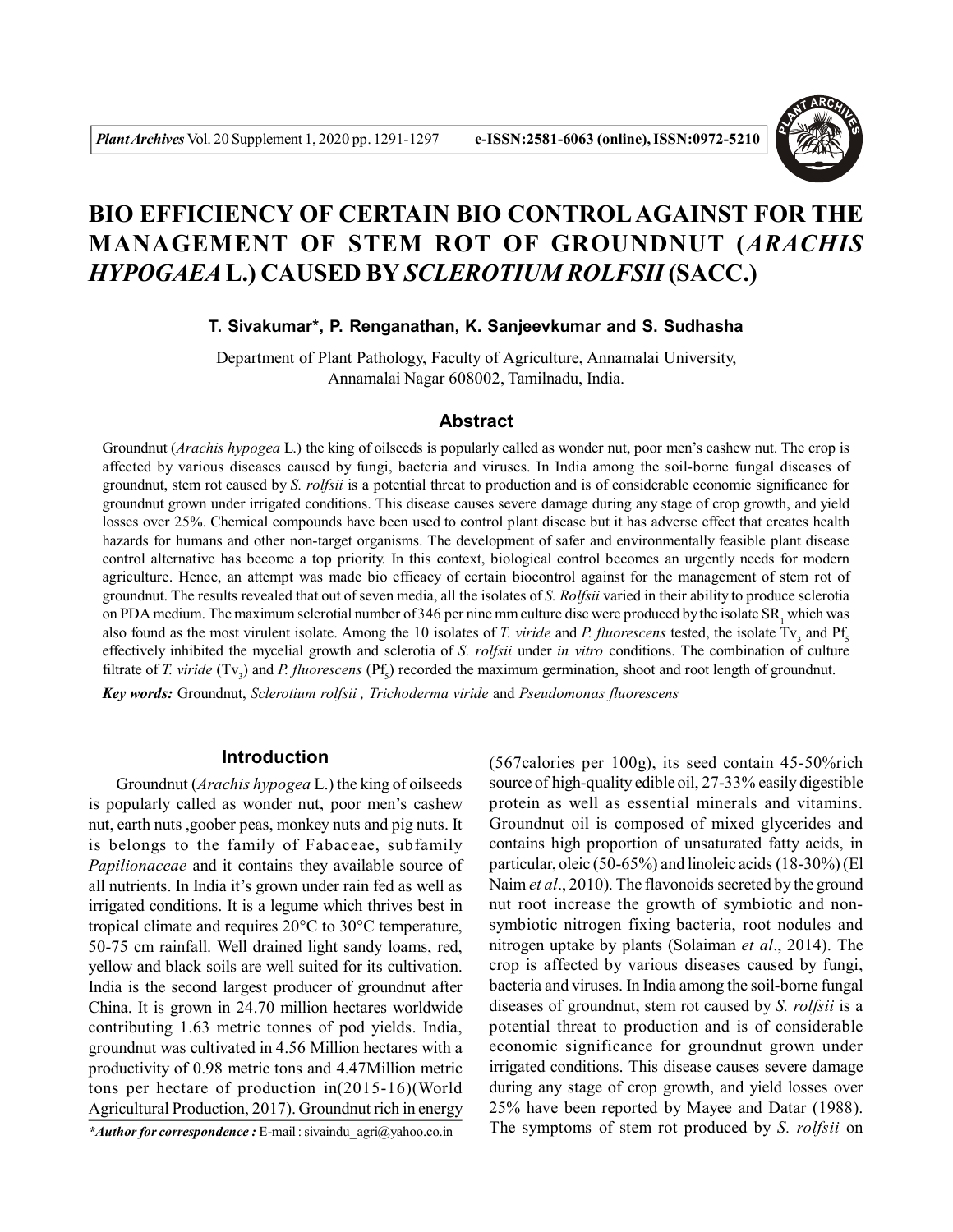groundnut plants under field conditions were characterized by formation of deep brown lesion on the stem region of the plant just near the ground followed by yellowing of groundnut leaves than by loss of vigour and premature death. The infected plant showed poor root growth and rotting of the stem region. Soon after this, the lesion was covered by a radiating white mycelium with the rotting underneath it. In later stages of infection, light deep brown spherical or round sclerotial bodies were formed, which adhered around the infected stem region and such bodies were produced abundantly on stem. Kernels were infected in the advanced stage of plant growth; such kernels were small and shriveled in size (Abid, 2011). Chemical compounds have been used to control plant disease but it has adverse effect that creates health hazards for humans and other non-target organisms. The development of safer and environmentally feasible plant disease control alternative has become a top priority. In this context, biological control becomes an urgently needs for modern agriculture.

#### **Materials and Methods**

### **Isolation of native antagonists from rhizosphere soil Trichoderma spp.**

Groundnut rhizosphere soil samples collected from ten different locations were used for the isolation of *Trichoderma* spp isolates by soil dilution plating technique using *Trichoderma* selective medium (TSM) (Elad and Chet, 1983). These *Trichoderma* spp. cultures were purified by single hyphal tip method and used for the studies. Micrometric measurements of conidia were done by mounting four days old culture stained with lactophenol cotton blue and observed under high power of research microscope.

#### *In vitro* **testing of fungal antagonists**

The antagonistic activity of bio control agents against *S. rolfsii* was tested by dual culture technique (Dennis and Webster, 1971). At one end of the sterile Petri dish containing 15 ml of sterilized and solidified PDA medium a 6 mm mycelial disc obtained from one five days old culture of Trichoderma spp*.* was placed under aseptic conditions. Similarly, at the opposite end approximately 75 mm away from the *Trichoderma* culture disc, a six mm mycelial disc obtained from seven days old culture of *S. rolfsii a* was placed and incubated. A control was maintained by inoculating *S .rolfsii* alone at one end of the Petri dish. The plates were incubated at room temperature ( $28 \pm 2$ °C) for seven days. The radial growth (in mm) of the pathogen and the test antagonists and the extent of the inhibition zones (in mm) developed between the two colonies were measured. The effective

antagonists were identified based on the inhibition of the growth of the pathogen. The radial mycelial growth of the pathogen and per cent reduction over control was calculated by using the formula (Vincent, 1927).

Percent inhibition (I) = 
$$
\frac{C}{C} \times 100
$$

Where, C- mycelial growth of pathogen in control

T- mycelial growth of pathogen in dual plate

I - inhibition Per cent

Based on the dual culture technique the effective *T. viride* were identified and used for further studies.

#### **Preparation of the culture filtrates of** *T. viride*

The effective *Trichoderma* spp. isolates were grown for 10 days at room temperature  $(28 \pm 2^{\circ}C)$  in Erlenmeyer flasks containing 50 ml of sterilized potato dextrose broth. The cultures were filtered under vacuum through bacteriological filter to remove the mycelium and spores. The filtrate thus obtained was used for the studies.

### **Effect of culture filtrates on the mycelial growth** *of S. rolfsii* **(SR<sup>1</sup> )**

The culture filtrates of the antagonists were separately incorporated into sterile PDA medium at 5, 10 and 15 per cent by adding the calculated quantity of the culture filtrates to the medium by means of a sterile pipette. The PDA medium without the culture filtrate served as control. The amended media were transferred to sterile Petri dishes separately  $\omega$  15ml and allowed to solidify. Each plate was inoculated at the centre with a seven days old (six mm) PDA culture disc of*. S. rolfsii*. Three replications were maintained for each treatment. The diameter of the mycelial growth (in mm) of *S. rolfsii* was measured when the mycelial growth fully covered the control plates.

### **Isolation of native bacteria from rhizosphere soil of groundnut plants**

Bacterial isolates were collected from groundnut rhizosphere soil samples collected from ten different locations were used for the isolation after removing the loosely adhering soil from freshly excised roots, root segments (1g) were taken and suspended in 10 ml sterile distilled water to get  $10<sup>-1</sup>$  dilution. Serial dilutions were made to get dilutions up to  $10^{-6}$ . One ml of  $10^{-5}$  and  $10^{-6}$ dilution were pipetted out into sterile Petri plate and 15 ml of King's B medium (King *et al.,*1954) **w**as added and rotated clockwise and anticlockwise. The plates were incubated at room temperature ( $28 \pm 2$ °C) for 48 hours for development of bacterial colonies. The Identified isolates were designated as *P. fluorescens*  $Pf_1$  to  $Pf_8$ .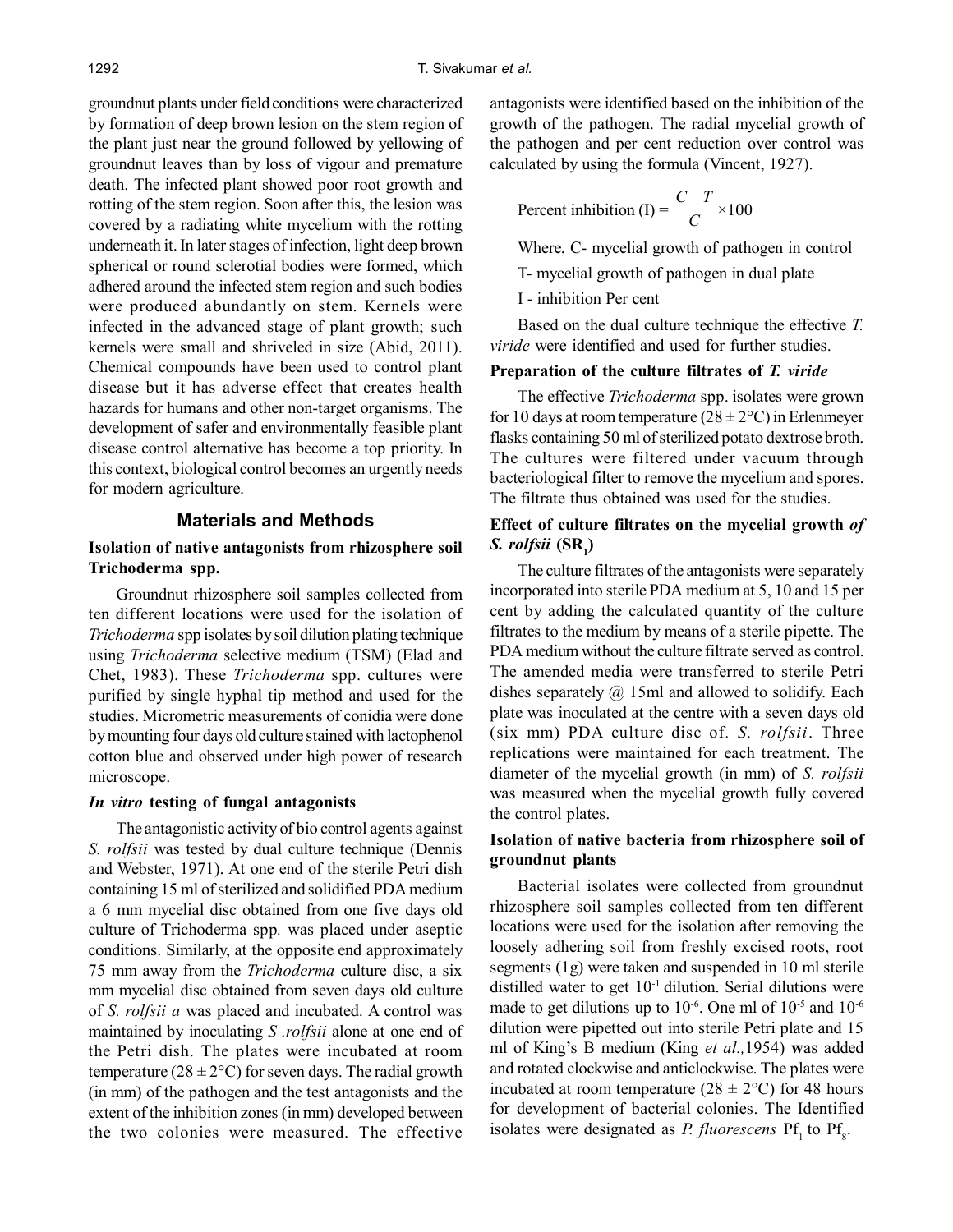#### *In vitro* **testing of bacterial antagonists**

The antagonistic activity of bio control agents against *S. rolfsii* was tested by dual culture technique (Dennis and Webster, 1971). At one end of the sterile Petri dish containing 15 ml of sterilized and solidified PDA medium a 6 mm mycelial disc of pathogen obtained from seven day old culture of *S. rolfsii* was placed at 1.5 cm away from the margin of the petri dish. Similarly, one cm long streak was gently made onto the medium using 48 h old bacterial isolates just opposite to pathogenic culture at equidistance under aseptic conditions. A control was maintained by inoculating *S. rolfsii* alone at one end of the Petri dish. The plates were incubated at room temperature (28  $\pm$  2°C) for 48 h. The radial growth (in mm) of the pathogen and the test antagonists and the extent of the inhibition zones (in mm) developed between the two colonies were measured after incubation. The effective antagonists were identified based on the inhibition of the growth of the pathogen. The radial mycelial growth of the pathogen and per cent reduction over control was calculated by using the formula (Vincent, 1927)

$$
Per cent inhibition (I) = \frac{C T}{C} \times 100
$$

Where, C- mycelial growth of pathogen in control

T- mycelial growth of pathogen in dual plate

I - inhibition Per cent

#### **Preparation of the culture filtrate of** *P. fluorescens*

The effective *P. fluorescens* isolates were inoculated into Erlenmeyer flasks containing 50 ml of sterile King's B broth and Nutrient agar medium, respectively and kept on a rotary shaker at 100 rpm for 48 h. Then the cultures were filtered through bacteriological filter under vacuum and the filtrates thus obtained were used for the studies.

## **Effect of culture filtrates on the mycelial growth of** *S. rolfsii* **(SR<sup>1</sup> )**

The culture filtrates of the antagonists were separately incorporated into sterile PDA medium at 5, 10 and 15 percent by adding the calculated quantity of the culture filtrates to the medium by means of a sterile pipette. The PDA medium without the culture filtrate served as control. The amended media were transferred to sterile Petri dishes separately  $\omega$  15 ml and allowed to solidify. Each plate was inoculated at the centre with a seven day old (6 mm) PDA culture disc of *S. rolfsii*. Three replications were maintained for each treatment. The diameter of the mycelial growth (in mm) of *S. rolfsii* was measured when the mycelial growth fully covered the control plates.

#### **Compatibility test between selected antagonists**

#### **Dual culture technique**

Compatibility among *T. viride,* and *P. fluorescens* was tested by following the dual culture technique (Dennis and Webster, 1971) and observed for the mycelial over growth of *T. viride* onto the PGPR isolates without forming any inhibition zone.

#### **Results and Discussion**

#### **Effect of different solid media on radial growth and sclerotia formation of** *S. rolfsii*

#### **Effect on radial growth**

Maximum radial growth (90.0 mm) was recorded on PDA medium (Table1) followed by Richard's agar medium and Czapek's Dox agar which recorded 80.50 mm and 75.30mm radial growth, respectively. Least radial growth (40.66 mm) of the test fungus was recorded on Coon's agar medium. The radial growth recorded on Carrot agar medium and Yeast extract agar were 70.00 and 50.83 mm respectively. The fungus produced apprised to fluffy type of growth and dull white to white pigmentation on all the media tested. This indicates that maximum growth of *S. rolfsii* was supported by PDA medium. Potato dextrose agar was best for the radial growth and sclerotial production of *S. rolfsii,* as stated by Akram *et al.,* (2007), Rajalakshmi *et al.,* (2006) and Nene and Sheila (1995). Chaurasia *et al.,* (2013) also reported that potato-dextrose medium was most suitable for mycelial growth and sclerotia production of *S. rolfsii.* Similar growth PDA medium of *S. rolfsii* was observed by several workers (Zape *et al*., 2013; Shiva Kant Kushwaha, 2016). These earlier reports add value to the present observations.

# *In vitro* **antagonism of** *Trichoderma viride* **against** *S. rolfsii***(SR<sup>1</sup> )**

In general all the native *T. viride* isolates significantly inhibited the mycelial growth of *S. rolfsii* (Table2). However, among the isolate  $Tv_3$  showed the maximum growth inhibition of *S. rolfsii* up to 76.04 per cent respectively. This was followed by the isolates  $Tv_4$  and  $Tv<sub>o</sub>$  in the decreasing order the least growth inhibition of pathogen (56.64 %) was exhibited by the isolates  $Tv_1$ . The results are in agreement which early workers (Darvin *et al*., 2013; Padmaja *et al.*, 2013; Pan *et al*., 2013; Swathi *et al*., 2015; Dwivedi and Ganesh Prasad, 2016**;** Hirpara *et al*., 2017).

# **Effect of culture filtrate of** *T. viride* **on the mycelia growth of** *S. rolfsii***(SR<sup>1</sup> )**

The results presented in (Table 3) showed that all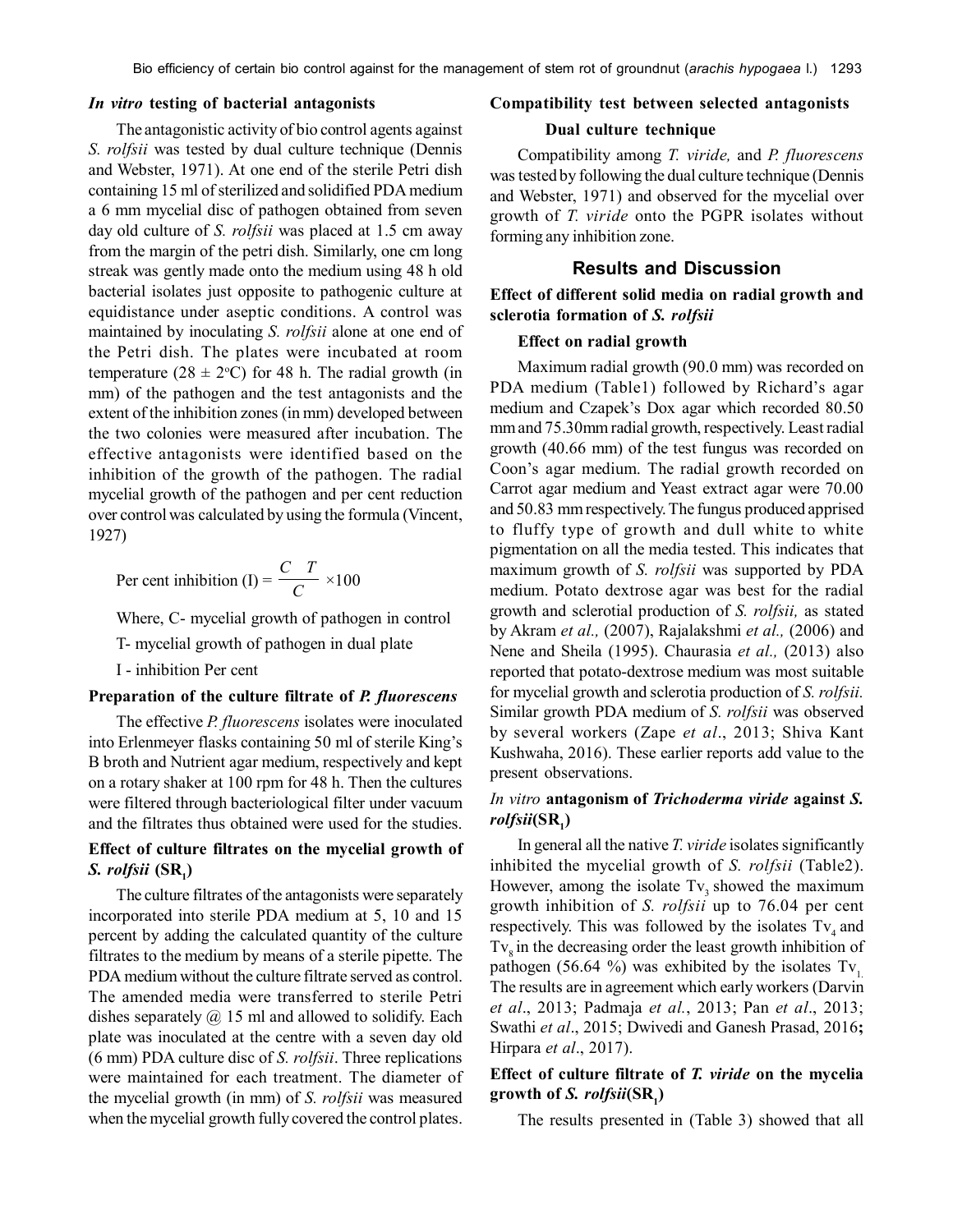| S.  | Name of the medium   | <b>Mycelial growth (mm)</b> |          | <b>Type of</b> | Pigmentation | Degree of clerotia |                           |
|-----|----------------------|-----------------------------|----------|----------------|--------------|--------------------|---------------------------|
| No. |                      | 72h                         | 96 h     | 120 h          | colony       |                    | formation (After 15 days) |
|     | Potato dextrose agar | 43                          | 65.00    | 90.00          | Apprised     | White              | Good                      |
| 2   | Czapek's Dox agar    | 35                          | 50.50    | 75.30          | Fluffy       | Dull white         | Poor                      |
| 3   | Richard's agar       | 40                          | 56.16    | 80.50          | Fluffy       | Dull white         | Poor                      |
| 4   | Yeast extract agar   | 29                          | 37.00    | 50.83          | Apprised     | White              | Fair                      |
| 5   | Coon's agar          | 25                          | 32.16    | 40.66          | Fluffy       | White              | Fair                      |
| 6   | Carrot agar          | 30                          | 40.83    | 70.00          | Fluffy       | White              | Fair                      |
|     | S.EdCD(0.05)         | 1.212.43                    | 1.302.81 | 1.493.21       |              |                    |                           |

**Table 1:** Effect of different solid media on mycelial growth and sclerotia formation of *S. rolfsii* (SR<sub>1</sub>)

the *T. viride* isolates significantly inhibited the growth of *S. rolfsii* when compared to control and generally an increase in the concentration of the culture filtrate showed enhanced inhibition on the mycelial growth of the pathogen. Among the isolates tested, the isolate  $Tv_3$  was found to be most inhibitory to the growth of *S. rolfsii* by recording the least mycelial growth with 23.33, 19.26, 10.33 and 0.00mm at 10, 20, 30 and 40 percent

**Table 2:** *In vitro* antagonism of *T. viride* against *S. rolfsii*  $(SR<sub>1</sub>)$ .

| S. No. | <b>Isolates</b>  | <b>Mycelial</b> | Per cent inhibition |  |  |
|--------|------------------|-----------------|---------------------|--|--|
|        | number           | growth(mm)      | over control        |  |  |
| 1      | Tv1              | 39.02           | 56.64               |  |  |
| 2      | Th <sub>2</sub>  | 30.02           |                     |  |  |
| 3      | Tv3              | 21.56           | 76.04               |  |  |
| 4      | Tv4              | 25.31           | 71.87               |  |  |
| 5      | Tv5              | 38.00           | 57.77               |  |  |
| 6      | T <sub>v</sub> 6 | 28.52           | 68.31               |  |  |
| 7      | Th7              | 37.21           | 58.65               |  |  |
| 8      | T <sub>v</sub> 8 | 26.66           | 70.37               |  |  |
| 9      | $Tv_{9}$         | 31.38           | 65.13               |  |  |
| 10     | $Tv_{10}$        | 35.98           | 60.02               |  |  |
| 11     | Control          | 90.00           |                     |  |  |
|        | S.EdC $d(0.05)$  | 0.811.70        |                     |  |  |

concentration of the culture filtrate, respectively in poison food technique. Similarly, Siddanagour (2005) reported reduction in mycelial growth of *S. rolfsii* when PDA amended with culture filtrates *Trichoderma spp.* Culture filtrates of *Trichoderma* spp inhibited the mycelial growth and sclerotial germination of *S. sclerotiorum* (Kapil and Kapoor 2005). Vengatesh (2013) reported that culture filtrate of isolates  $-I_2$  (THA) recorded complete inhibition of *S. rolfsii at* 15% concentration. The cell free culture filtrate of *T. viride* and *T. harzianum* showed 100 per cent mycelial growth inhibition at 60 and 80 per cent conc. against *S. rolfsii* (Swathi *et al.,* 2015). These earlier reports are in line with the present findings.

### $In$  *vitro* inhibition of mycelial growth of  $S$ .  $rolfsii$   $(\mathbf{SR}_\text{l})$ **by native** *P. fluoresens* **isolates**

The results presented in (Table 4) revealed varying degree of antagonism by the isolates of *Pseudomonas* against *S.rolfsii*. Among the *Pseudomonas* isolates, Pf<sub>c</sub> produced significantly the maximum inhibition zone (13.00mm) and minimum mycelial growth (21.01mm) accounting for 77.76 percent reduction on the mycelial growth of *S. rolfsii* over control. This was followed by isolate  $Pf_{10}$  which recorded an inhibition zone of 12.00mm accounting for 72.11 percent reduction on the mycelial

**Table 3:** Effect of culture filtrate of *Trichoderma viride* on the mycelia growth of *S. rolfsii* (SR<sub>1</sub>).

|     | $\mathbf{1}^{\prime}$ |                               |                      |          |          |                      |                               |       |       |  |
|-----|-----------------------|-------------------------------|----------------------|----------|----------|----------------------|-------------------------------|-------|-------|--|
| S.  | <b>Isolates</b>       |                               | Mycelial growth (mm) |          |          | Mycelial growth (mm) |                               |       |       |  |
| No. | <b>Number</b>         | Conc. of culture filtrate (%) |                      |          |          |                      | Conc. of culture filtrate (%) |       |       |  |
|     |                       | 10                            | 20                   | 30       | 40       | 10                   | 20                            | 30    | 40    |  |
|     | Tv1                   | 26.32                         | 23.45                | 19.45    | 11.50    | 70.75                | 73.94                         | 78.38 | 87.22 |  |
| 2   | Th <sub>2</sub>       | 30.00                         | 25.34                | 20.37    | 12.33    | 66.66                | 71.84                         | 77.36 | 86.03 |  |
| 3   | Tv3                   | 23.33                         | 19.26                | 10.33    | 0.00     | 74.07                | 78.06                         | 88.52 | 100   |  |
| 4   | Tv <sub>4</sub>       | 27.89                         | 21.34                | 16.20    | 05.78    | 69.01                | 76.28                         | 82.00 | 93.57 |  |
| 5   | Tv <sub>5</sub>       | 36.66                         | 30.00                | 25.32    | 19.32    | 59.26                | 66.66                         | 71.86 | 78.53 |  |
| 6   | Tv <sub>6</sub>       | 28.66                         | 25.35                | 19.34    | 13.83    | 68.15                | 71.83                         | 78.51 | 84.63 |  |
| 7   | Th7                   | 33.33                         | 29.00                | 24.66    | 15.45    | 62.96                | 67.77                         | 72.06 | 82.83 |  |
| 8   | Tv8                   | 25.65                         | 20.99                | 15.89    | 07.90    | 71.05                | 76.67                         | 82.34 | 91.22 |  |
| 9   | $Tv_{\alpha}$         | 27.87                         | 24.35                | 19.34    | 17.43    | 69.03                | 72.94                         | 78.51 | 80.63 |  |
| 10  | $Tv_{10}$             | 26.32                         | 22.76                | 17.98    | 15.35    | 70.75                | 74.71                         | 80.02 | 82.94 |  |
| 11  | Control               | 90                            | 90                   | 90       | 90       |                      |                               |       |       |  |
|     | S.EdCD(0.05)          | 0.811.71                      | 1.412.97             | 0.771.61 | 0.971.79 |                      |                               |       |       |  |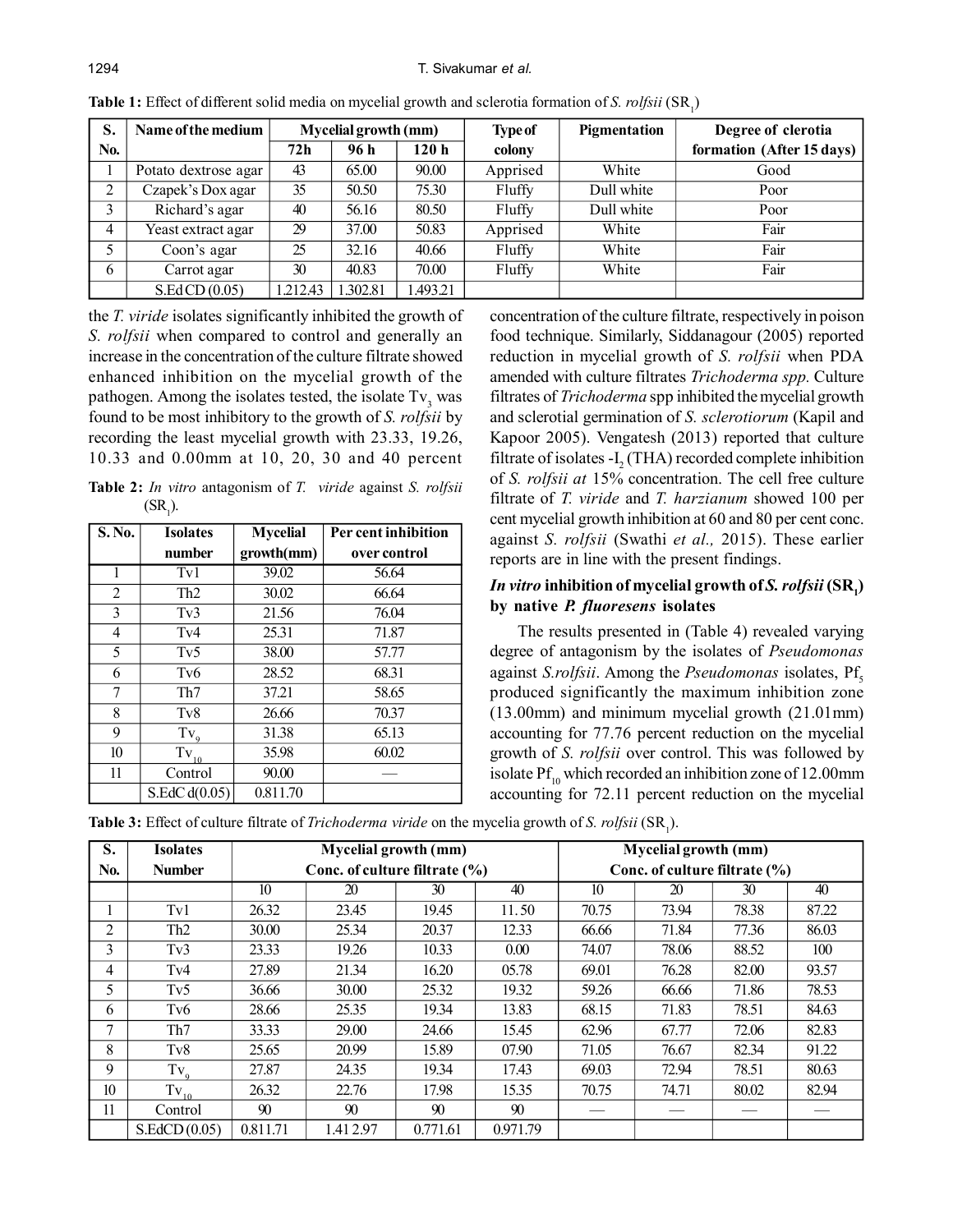growth over control. The isolate  $Pf<sub>4</sub>$  was the least effective among *Pseudomonas* isolates as it recorded the minimum inhibition zone.

A similar observations on variation in antagonistic efficacy between isolates were recorded by several workers. Manjunatha *et al*., (2012) reported that *P. fluorescens* showed maximum inhibition of mycelial growth of *S. rolfsii* through dual plate technique. Pastor *et al*., (2010) reported that *Pseudomonas* cf*. monteilii* showed highest antagonistic active against *S. rolfsii*. Similarly, Prasada Babu and Paramageetham (2013) reported that *P. fluorescens* isolate PATPT6 was found to be potential antagonist against *S. rolfsii.* Sab *et al*., (2014) reported that *P. fluorescens* inhibited growth of *S. rolfsii* in dual culture.

# **Effect of culture filtrate of** *P. fluorences* **on the mycelial growth of** *S. rolfsii***(SR<sup>1</sup> )**

The mycelial growth of *S. rolfsii* was found reduced

**Table 4:** *In vitro* inhibition of mycelial growth of *S. rolfsii*  $(SR_1)$  by native *P. fluorescens* isolates.

| S. No | <b>Isolates</b> | <b>Mycelial</b> | Per cent inhibition |  |  |
|-------|-----------------|-----------------|---------------------|--|--|
|       | number          | growth (mm)     | over control        |  |  |
| 1     | Pf              | 30.89           | 65.67               |  |  |
| 2     | Pf.             | 27.00           | 70.00               |  |  |
| 3     | Pf.             | 29.72           | 66.97               |  |  |
| 4     | Pf.             | 32.00           | 64.44               |  |  |
| 5     | Pf.             | 21.01           | 77.76               |  |  |
| 6     | Pf.             | 25.10           | 72.11               |  |  |
| 7     | Pf.             | 31.50           | 65.00               |  |  |
| 8     | Pf              | 30.47           | 70.58               |  |  |
| 9     | Pf.             | 29.67           | 67.03               |  |  |
| 10    | Pf              | 25.10           | 72.11               |  |  |
| 11    | Control         | 90.00           |                     |  |  |
|       | S.EdCD(0.05)    | 0.831.76        |                     |  |  |

with an increase in the concentration of culture filtrates of all the isolates of the antagonists tested and the reduction was significantly the maximum in the case of  $Pseudomonas$  isolate  $\text{Pf}_5$  with 21.66,19.00,10.00 and 0.00 mm at 10, 20, 30 and 40 percent concentration of the culture filtrate respectively as against the maximum growth of 90 mm in the control in poison food technique (Table 5). Similarly Chanutsa *et al.,* (2014) reported that the isolates culture filtrate of three bacteria completely inhibited the growth of *S. rolfsii.* The antifungal metabolites produced by *P. fluorescens* might be attributed as the reason for the reduction in the growth of pathogen. Several studies indicated the production of lytic enzymes which was correlated with antagonistic potential of *P. fluorescens* against various soil born e plant pathogen (Velazhahan *et al.,* 1999). Culture filtrate of *P. fluorescens* was the most effective in inhibiting the mycelial growth of *S. rolfsii* (Revathy and Muthusamy, 2003). Culture filtrate of *P. fluorescens* isolates I<sub>1</sub> total inhibited mycelial growth of *S. rolfsii* at a concentration of 15% *in vitro* (Venkatesh 2013).

### **Testing the compatibility between** *T. viride* **and** *P. fluorescens* **isolates (Dual culture)**

The most effective isolates (Table6) identified in the present investigations *viz.*, *T. viride*  $(Tv_3)$  and *P.*  $fluorescens$  ( $Pf<sub>s</sub>$ ) alone were tested for compatibility among them for to be used in combination for managing stem rot pathogen. The results showed that *T. viride*  $(Tv_3)$  isolates grew over *P. fluorescens*  $(Pf_5)$  isolates without any inhibition zone thus indicating the compatibility. Several researchers have suggested that an important prerequisite for the desired effectiveness of strains appears to be compatibility of the co inoculated microorganisms in order to establish better and more

**Table 4:** Effect of culture filtrate of *P. fluorences* on the mycelia growth of *S. rolfsii* (SR<sub>1</sub>).

| S.               | <b>Isolates</b> |                               | <b>Mycelial growth (mm)</b> |          |          | Percent increase over cntrol (mm) |       |       |       |
|------------------|-----------------|-------------------------------|-----------------------------|----------|----------|-----------------------------------|-------|-------|-------|
| No.              | <b>Number</b>   | Conc. of culture filtrate (%) |                             |          |          | Conc. of culture filtrate $(\% )$ |       |       |       |
|                  |                 | 10                            | 20                          | 30       | 40       | 10                                | 20    | 30    | 40    |
|                  | Pf.             | 29.66                         | 25.56                       | 20.00    | 8.33     | 67.04                             | 71.6  | 77.77 | 90.74 |
| $\overline{2}$   | Pf.             | 41.33                         | 38.34                       | 35.10    | 26.00    | 54.07                             | 57.04 | 61.00 | 71.11 |
| 3                | Pf.             | 29.66                         | 25.33                       | 20.30    | 15.21    | 67.04                             | 71.85 | 77.44 | 83.01 |
| 4                | Pf.             | 25.45                         | 22.34                       | 16.45    | 11.30    | 71.72                             | 75.17 | 81.72 | 87.44 |
| 5                | Pf.             | 21.66                         | 19.00                       | 10.00    | 0.00     | 75.93                             | 78.88 | 88.88 | 100   |
| 6                | Pf              | 23.70                         | 20.43                       | 11.34    | 8.76     | 73.66                             | 77.03 | 87.04 | 90.26 |
| 7                | Pf.             | 39.33                         | 35.23                       | 30.33    | 22.00    | 56.03                             | 60.85 | 66.03 | 75.55 |
| 8                | Pf              | 36.66                         | 31.31                       | 27.50    | 19.45    | 59.26                             | 65.21 | 69.44 | 78.38 |
| 9                | $Pf_{o}$        | 33.33                         | 27.54                       | 24.66    | 19.45    | 62.96                             | 69.04 | 72.06 | 78.38 |
| 10 <sup>10</sup> | $Pf_{1a}$       | 40.33                         | 37.89                       | 34.00    | 25.50    | 55.18                             | 57.09 | 62.22 | 71.66 |
| 11               | Control         | 90                            | 90                          | 90       | 90       |                                   |       |       |       |
|                  | S.EdCD(0.05)    | 0.811.70                      | 0.811.71                    | 0.761.61 | 0.781.65 |                                   |       |       |       |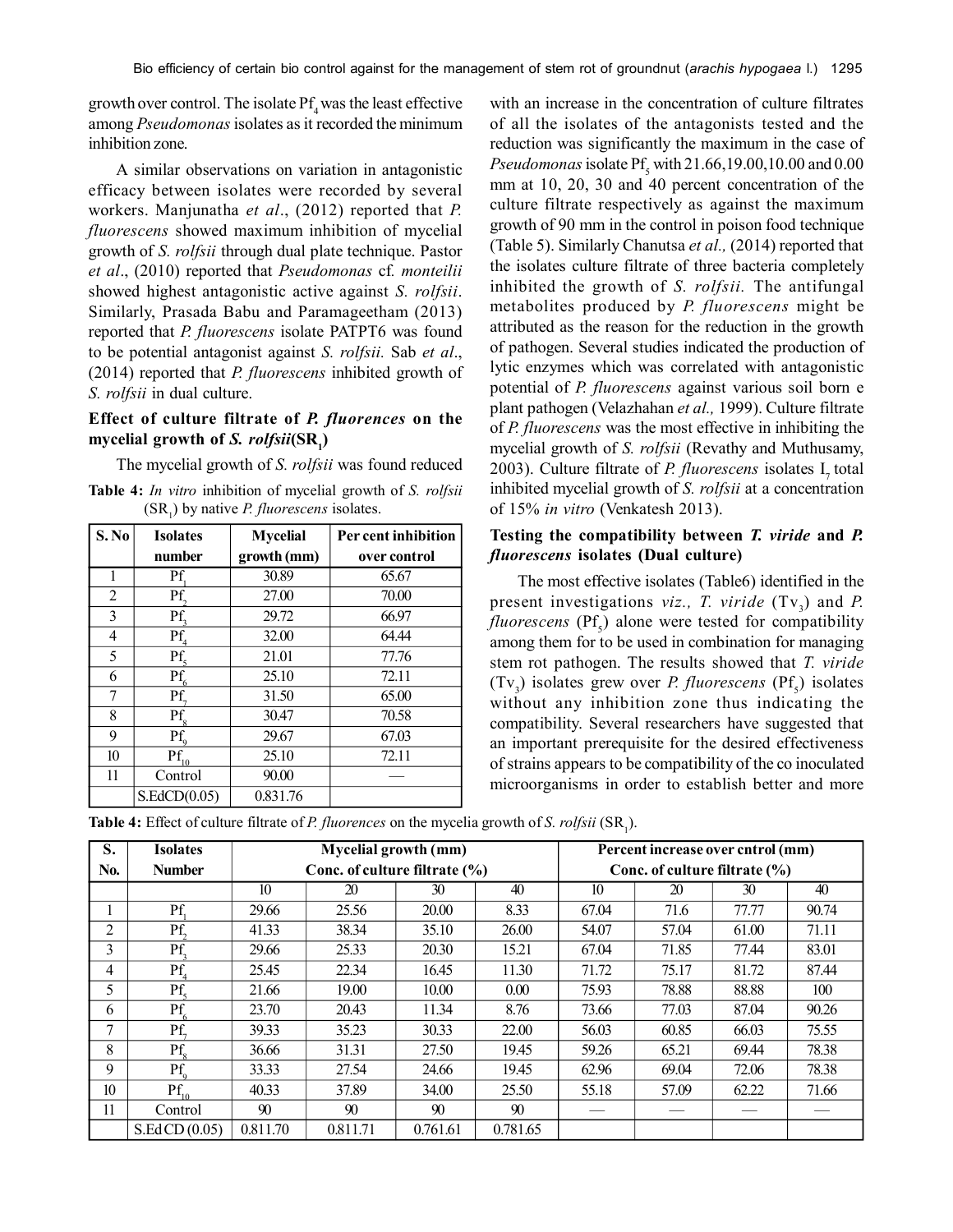**Antagonist Number of Percent Mycelial Percent bacterial reduction dry reduction cells**  $\times$  **10 -6 over control weight(mg) over control** *T. viride* (Tv3)  $\vert$  473.25 *P. fluorescens* (Pf5) 52.32 *T. viride* (Tv3) + *P .fluorescens* (Pf5) 48.26 7.75 463.65 20.02  $S.Ed CD(0.05)$  0.721.76 —

**Table 6:** Testing the compatibility between isolates *P. fluorescens* ( $Pf_s$ ) and *T. viride*( $Tv_3$ ) (liquid medium).

consistent disease suppression (Venkatesh, 2013, Alizadeha *et al.,* 2013). The results observed in the present study corroborates with these earlier reports.

#### **References**

- Abid, S.G. (2011). Studies on stem rot in groundnut (*Arachis hypogaea* L.) caused by *Sclerotium rolfsii* Sacc. *M.Sc. (Agri.) Thesis,* CCS Haryana Agricultural University, Hisar – 125004.
- Akram, S.H.A., M. Iqbali, R.A. Qureshi and C.A. Rauf (2007). Variability among isolates of *Sclerotium rolfsii* associated with collar rot disease of chickpea in Pakistan. *Mycopathology,* **5:** 223-28.
- Alizadeha, H., B. Keivan, A. Masoud, J.N. Mohammad, Z. Christos, M.J.P. Corné and A.H.M.B. Peter (2013). Induced systemic resistance in cucumber and *Arabidopsis thaliana* by the combination of *Trichoderma harzianum* Tr6 and *Pseudomonas* sp. Ps14. *Biol. Control,* **65:** 14-23.
- Chaurasia, S., A. Chaurasia, S. Chaurasia and S. Chaurasia (2014). Pathological studies of *Sclerotium rolfsii* causing foodrot disease of Brinjal (*Solanum melongena* Linn.)*. Int. J. Phar. Life Sci.,* **5:** 3257-3264.
- Chaurasia, S., A.K. Chaurasia, S. Chaurasia and S. Chaurasia (2013). Factors affecting the growth and sclerotial production in *Sclerotium rolfsii* causing foot rot of brinjal*. Indian Journal of Fundamental and Applied Life Sciences,* **3(2):** 73-84.
- Darvin, G., I. Venkatesh and G.N. Reddy (2013). Evaluation of *Trichoderma* spp. against *Sclerotium rolfsii in vitro. Internaational Journal of applied biology and pharmaceutical technology,* **4(4):** 268-272.
- Dennis, L. and J. Webstar (1971). Antagonistic properties of species-groups of *Trichoderma*. The production of nonvolatile antibiotics. *Trans. Bri. Mycol. Soc.,* **57:** 25-39.
- Dwivedi, S.K. and Ganesh Prasad (2016). Integrated Management of *Sclerotium rolfsii*: An Overview. *European Journal of Biomedical and Pharmaceutical sciences,* **3(11):** 137-146.
- El Naim, A.M., M.A. Eldoma and A.E. Abdalla (2010). Effect of weeding frequencies and plant density on vegetative growth characteristic of groundnut (*Arachis hypogaea* L.) in North Kordofan of Sudan. *Inter. J. Appl. Biol. Pharma. Technol.,* **1(3):** 1188-1193.
- Hirpara, D.G., H.P. Gajera, H.Z. Hirpara and B.A. Golakiya (2017). Antipathy of *Trichoderma* against *Sclerotium rolfsii* Sacc. Evaluation of cell wall- Degrading Enzymatic Activities and molecular Diversity Analysis of Antagonists. *J. Mol. Microbiol. Biotechnol.,* **27:** 22-28.
- Kapil and A.S. Kapoor (2005). Management of white rot of pea incited by (*Sclerotinia sclerotiorum*) using *Trichoderma* spp and biopesticides. *Indian Phytopathology,* **58:** 10- 17.
- King E.O., M.K. Ward and D.E. Raney (1954). Two simple media for the demonstration of pyocyanine and fluorescen. *Journal of Laboratory and Clinical Medicine,* **44:** 301- 307.
- Manjunatha, H., M.K. Naik, M.B. Patil, R. Lokesha and S.N. Vasudevan (2012). Isolation and characterization of native *fluorescent pseudomonads* and antagonistic activity against major plant pathogens*. J. Agric. Sci.,* **25(3):** 346- 349.
- Mayee, C.D. and V.V. Datar (1988). Diseases of groundnut in the tropics. *Review of Tropical plant Pathology*, **5:** 85- 118.
- Nene, Y.L. and V.K. Sheila (1995)*.* A Potential Substitute for Agar in Microbiological Media. *International Chickpea Newsletter,* **2:** 42-44.
- Padmaja, M., K. Narendra, J. Swathi, K.M. Sowjanya, P. Jawahar Babu and A.K. Satya (2013). *In vitro* antagonism of native isolates of *Tricoderma spp* against *Sclerotium rolfsii. International Journal of Research in Pharmaceutical and Biomedical Sciences,* **4(3):** 886-891.
- Pan, P., R. Mukherji and S. Bhagat (2013). Evaluation of *Trichoderma* spp. against soil borne plant pathogens. *Anuals of Plant Protection Science,* **21(1):** 176-223.
- Pastor, N.A., M.M. Reynoso, M.L. Tonelli, O. Masciarelli, S.B. Rosaso, M.L. Tonelli, D. Masciarelli, S.B. Rosas and M. Rovera (2010). Potential bio control *Pseudomonas* sp. Pc12 against damping-off of tomato caused by *Sclerotiumrolfsii. Journal of Plant Pathology,* **92:** 737-745*.*
- Prasada Babu Gundala, K. Jaya Kumar and Paramageetham Chinthala (2013). Physiological and growth promoting characteristics of *Pseudomonas putida* isolated from forest litter of tirumala hill forest. *International Journal of Research in Pure and Applied Microbiology,* **3(1):** 14-16

Rajalakshmi R., N.P. Reddy, G.L.K. Eswara Reddy and M.